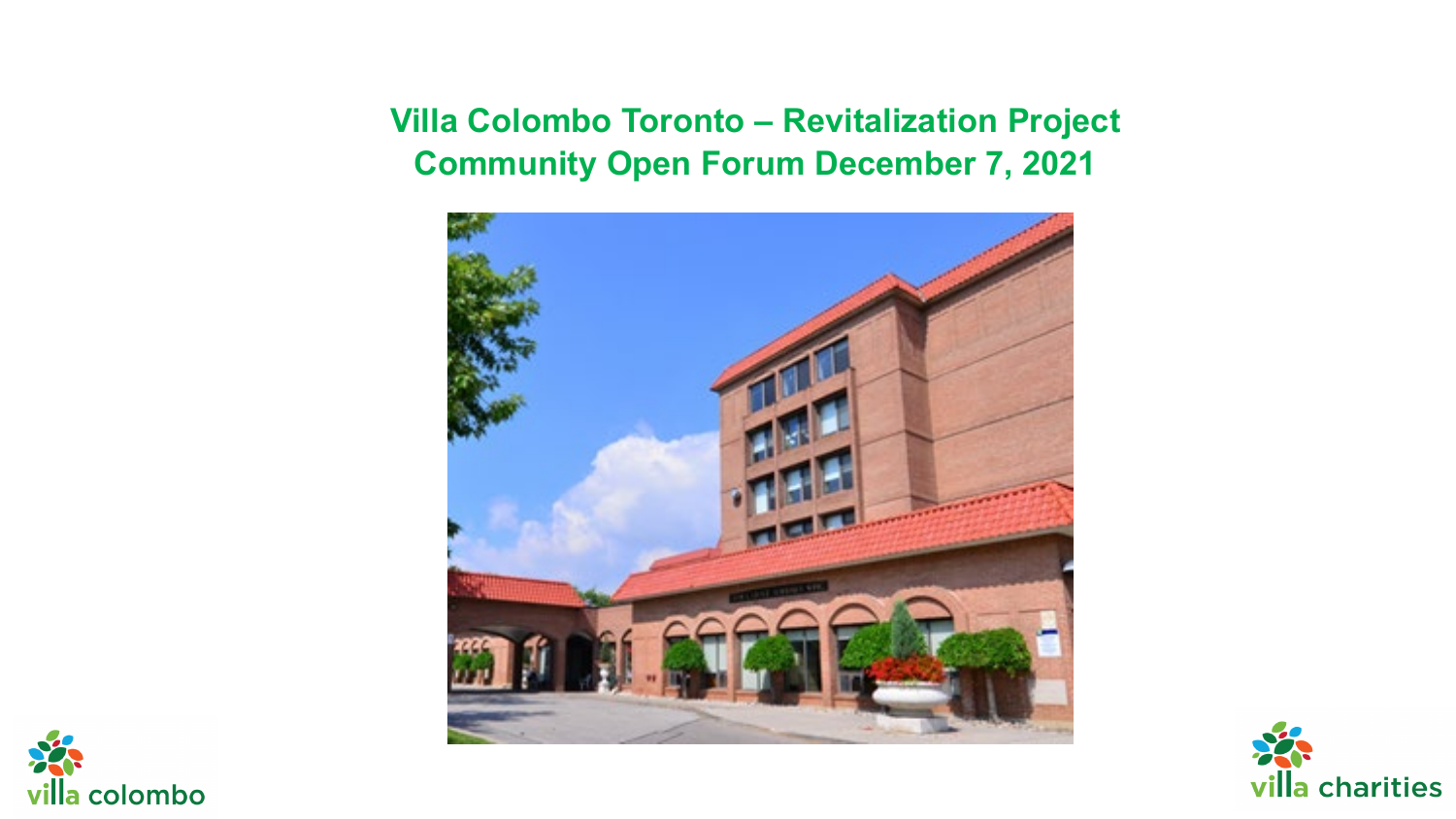### **Agenda**

- Meeting Objective
- Villa Colombo Toronto History
- Long-Term Care Bed Licenses and Classifications
- Ministry of Long-Term Care Legislative Requirements
- Next Steps
- Questions



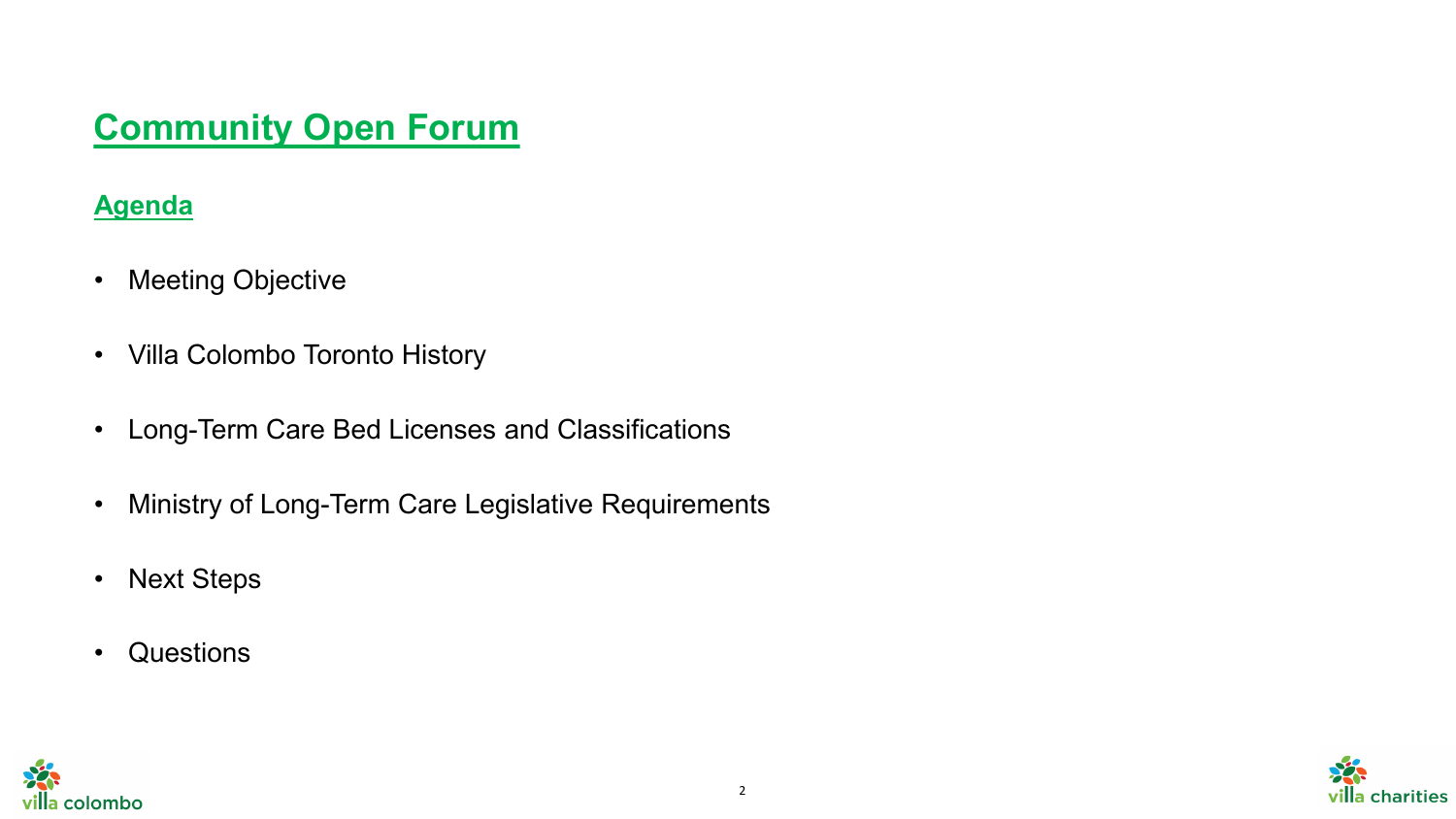#### **Meeting Objective**

- Inform our community of the Long-Term Care legislative requirements
- Inform our community of our priorities:
	- Provide the highest quality of care to our residents
	- Meet the long-term care legislative requirements
	- Not reduce long-term care beds from the system
	- **Transparency**
- Inform our community that an application for legislated long-term care home development funding will be submitted on behalf of Villa Colombo Toronto by the deadline of December 31, 2021



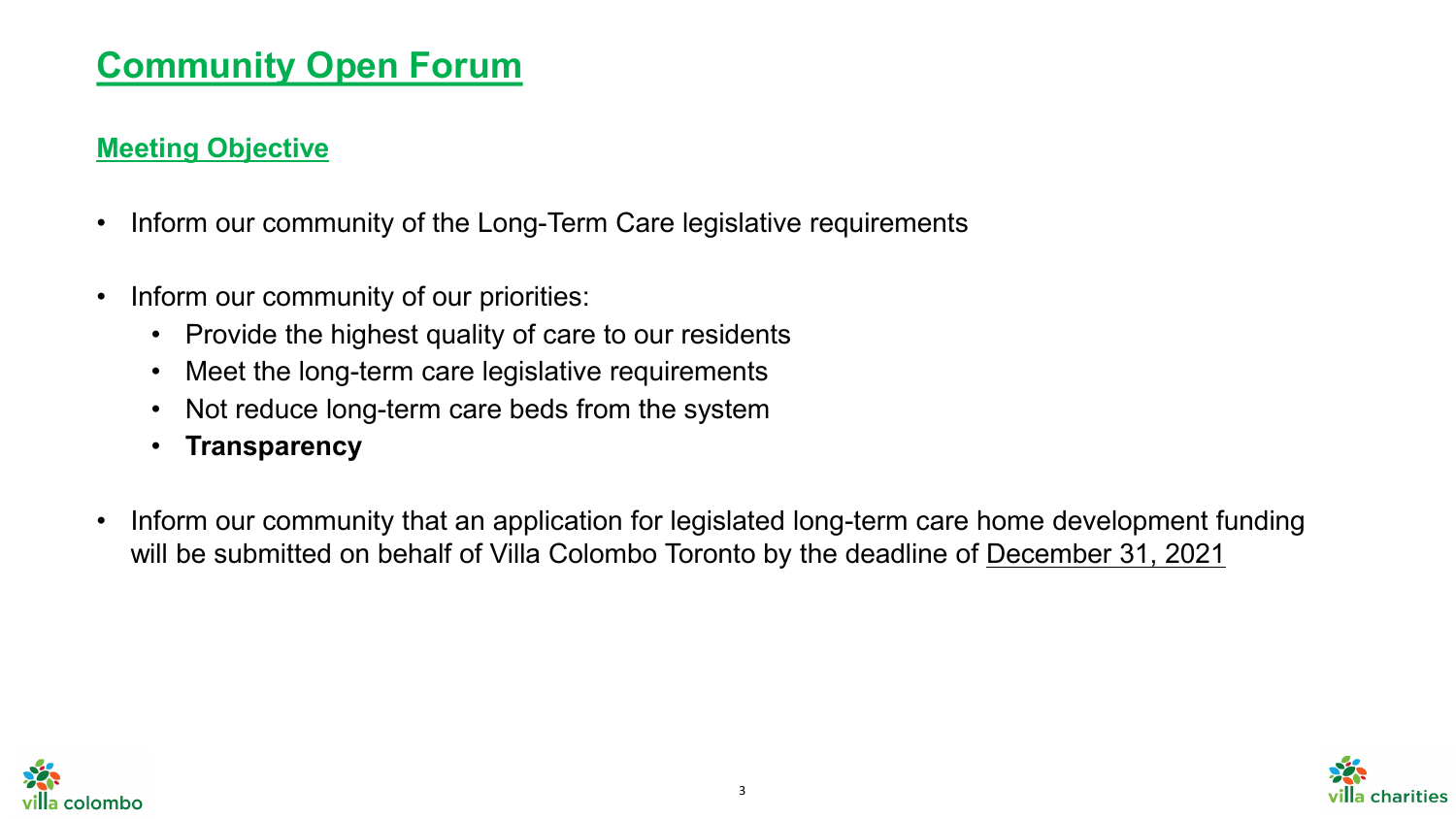### **Villa Colombo Toronto History**

- Originally opened in 1976 with 186 beds
- North Wing Completed in 1988 and 80 beds were added, bringing the total number of beds to 266
- Fidani Wing Completed in 2001 and 125 beds were added, bringing the total number of beds to 391
- There are 627 LTC homes in the Province. At 391 beds, Villa Colombo is the 7<sup>th</sup> largest in the Province.



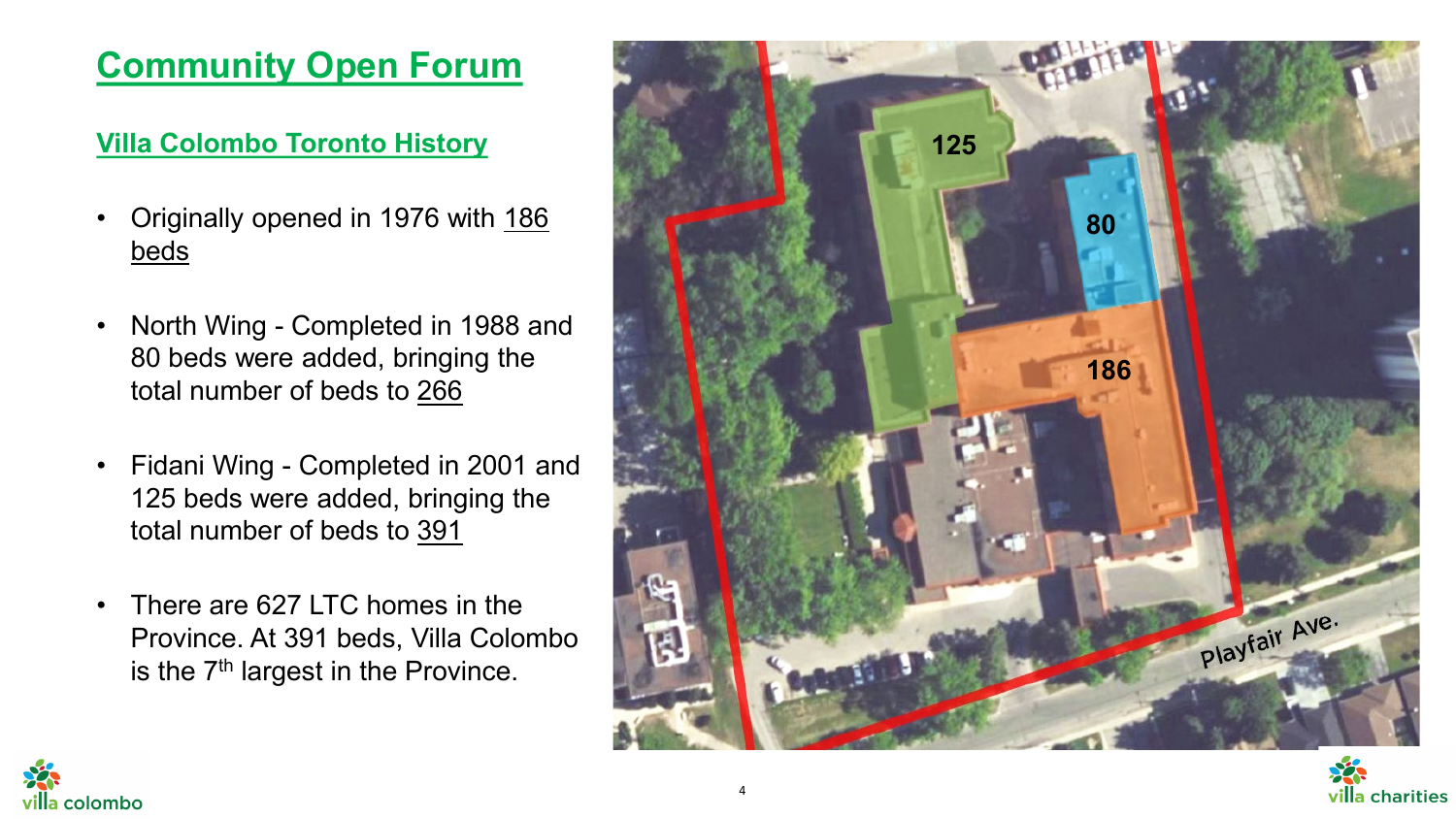### **Long-Term Care Bed Licenses and Bed Classification with the Ministry of Long-Term Care**

- Each of the 391 beds at Villa Colombo represents a Long-Term Care license with the Ministry and the licenses expire in 2030
- Each bed has a classification that is based on the standard it was originally built on
- Original 186 beds built in 1976 Classified as Class B beds
- 80 North wing beds completed in 1988 Classified as Class B beds
- 125 Fidani wing beds completed in 2001 Classified as Class A beds



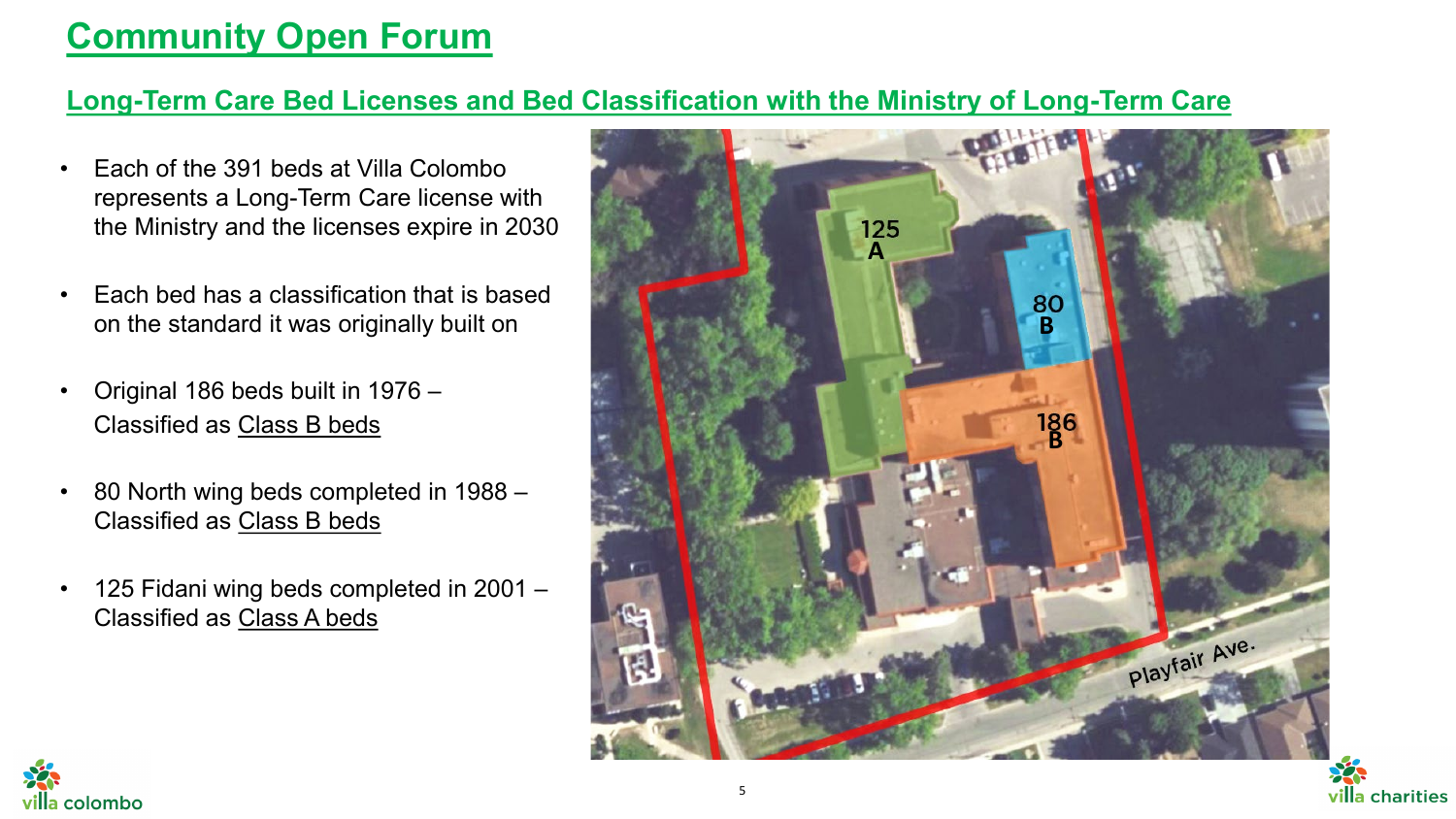#### **Ministry of Long-Term Care Legislative Requirements**

- If legislation requirements are not met by 2030, Villa Colombo Toronto will lose their bed licenses for the 266 Class B beds
- Government has increased the funding model to assist long-term care homes to renovate or rebuild their beds to meet the new legislation by 2030
- Why the urgency?
	- Letter received October 20, 2021 states "You are encouraged to submit an application early, but not later than December 31, 2021".

| Ministère des Soins de longue durée                                                                       | Ontario <sup></sup>                                                                                                                                    |
|-----------------------------------------------------------------------------------------------------------|--------------------------------------------------------------------------------------------------------------------------------------------------------|
| Sous-ministre adjoint<br>Optimisation des immobilisations dans le secteur<br>des soins de longue durée    |                                                                                                                                                        |
| 438, avenue de University, 8e étage<br>Toronto ON M5G 2KB<br>416 327-7461<br>Tél.:<br>Téléc: 416 327-7603 |                                                                                                                                                        |
|                                                                                                           |                                                                                                                                                        |
|                                                                                                           |                                                                                                                                                        |
|                                                                                                           |                                                                                                                                                        |
|                                                                                                           |                                                                                                                                                        |
| Ministry of Long-Term Care                                                                                |                                                                                                                                                        |
| 2021 Application for Long-Term Care Home Development                                                      |                                                                                                                                                        |
|                                                                                                           | Interested Applicants for Long-Term Care Development<br><b>Brian Pollard</b><br><b>Assistant Deputy Minister</b><br>Long-Term Care Capital Development |

I am pleased to announce that the Ontario government is now accepting applications from current and new long-term care home operators in Ontario to build new long-term care beds and upgrade older ones. You are encouraged to submit an application early, but no later than December  $31<sup>st</sup>$ , 2021, as the ministry will be evaluating applications as received. The application form is available through Ontario.ca/developingltc.

If you submitted an application under the 2019 Call for Applications and you have not heard from the ministry, we ask that you submit a new application under the current Call for Applications if you are still interested in building long-term care home beds. This will ensure the ministry has the most current information regarding your project.

The ministry is here to guide you throughout the application process and will provide the following support to applicants:

two webinars, on November  $2<sup>nd</sup>$ , and November  $4<sup>th</sup>$ , 2021 from 10-11 am to support anyone completing the application form (please refer to Ontario.ca/developingltc and ltchomes.net for details and how to register).

Thank you for your continued support and engagement in the long-term care home sector. If you have any questions, please contact us at LTCdevelopment@ontario.ca.

Sincerely,

**Brian Pollard Assistant Deputy Minister** Long-Term Care Capital Development Ministry of Long-Term Care

Nancy Matthews, Deputy Minister, Ministry of Long-Term Care cc: Bill Hatanaka, Board Chair, Ontario Health Sheila Bristo, Assistant Deputy Minister, Long-Term Care Operations Division



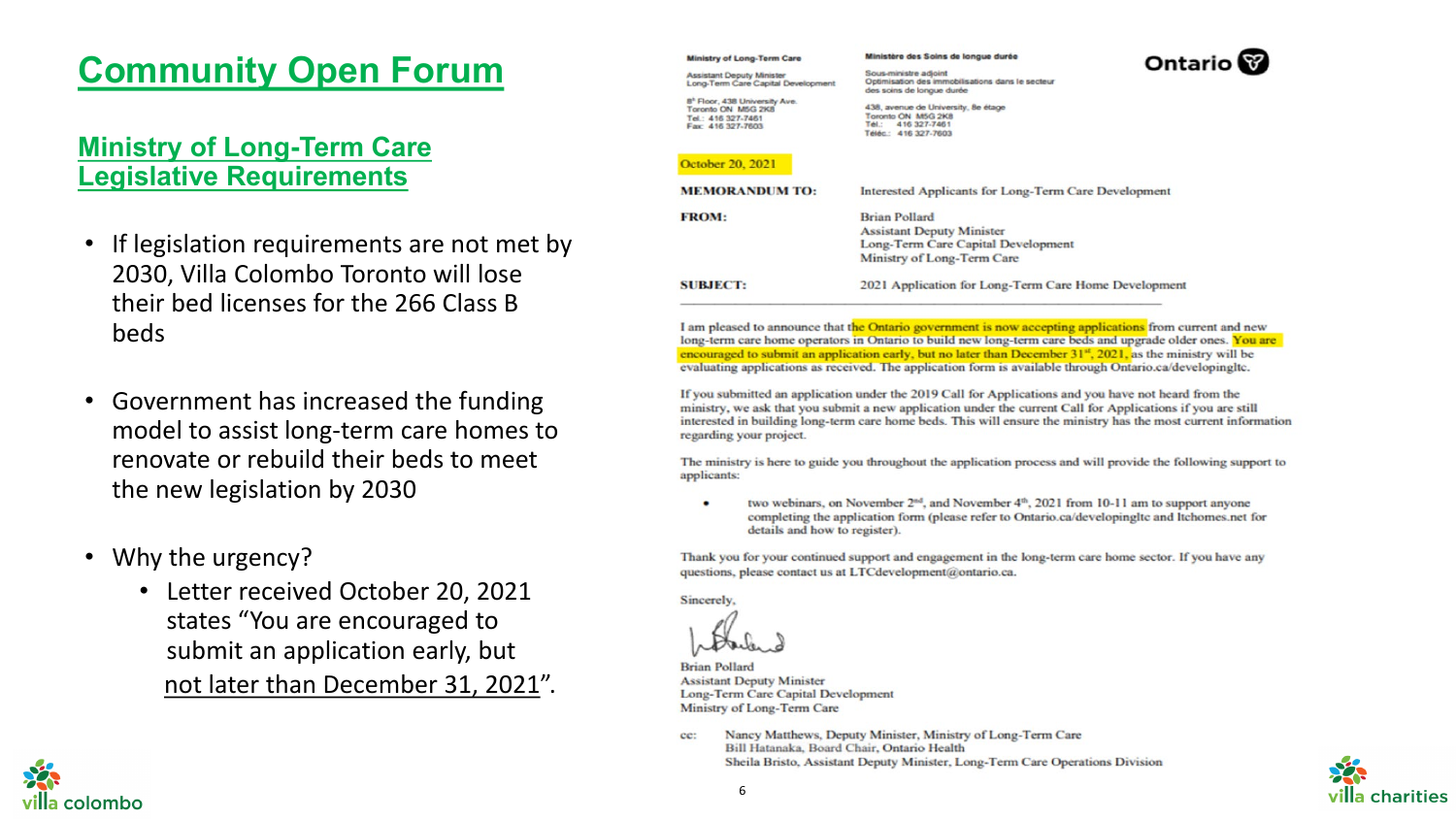#### **Long-Term Care Bed Licenses and Bed Classification with the Ministry of Long-Term Care**

- To renew the licenses in 2030, all beds must meet the new Long-Term Care design standards, which requires a minimum Class A rating
- The 125 Fidani Class A beds meet the updated standards
- The 266 Class B beds will not meet the new design standards
- We cannot renew the Class B bed licenses unless they are updated to reflect current long-term care design standards
- If we do nothing, we will lose 266 long-term care beds for our residents



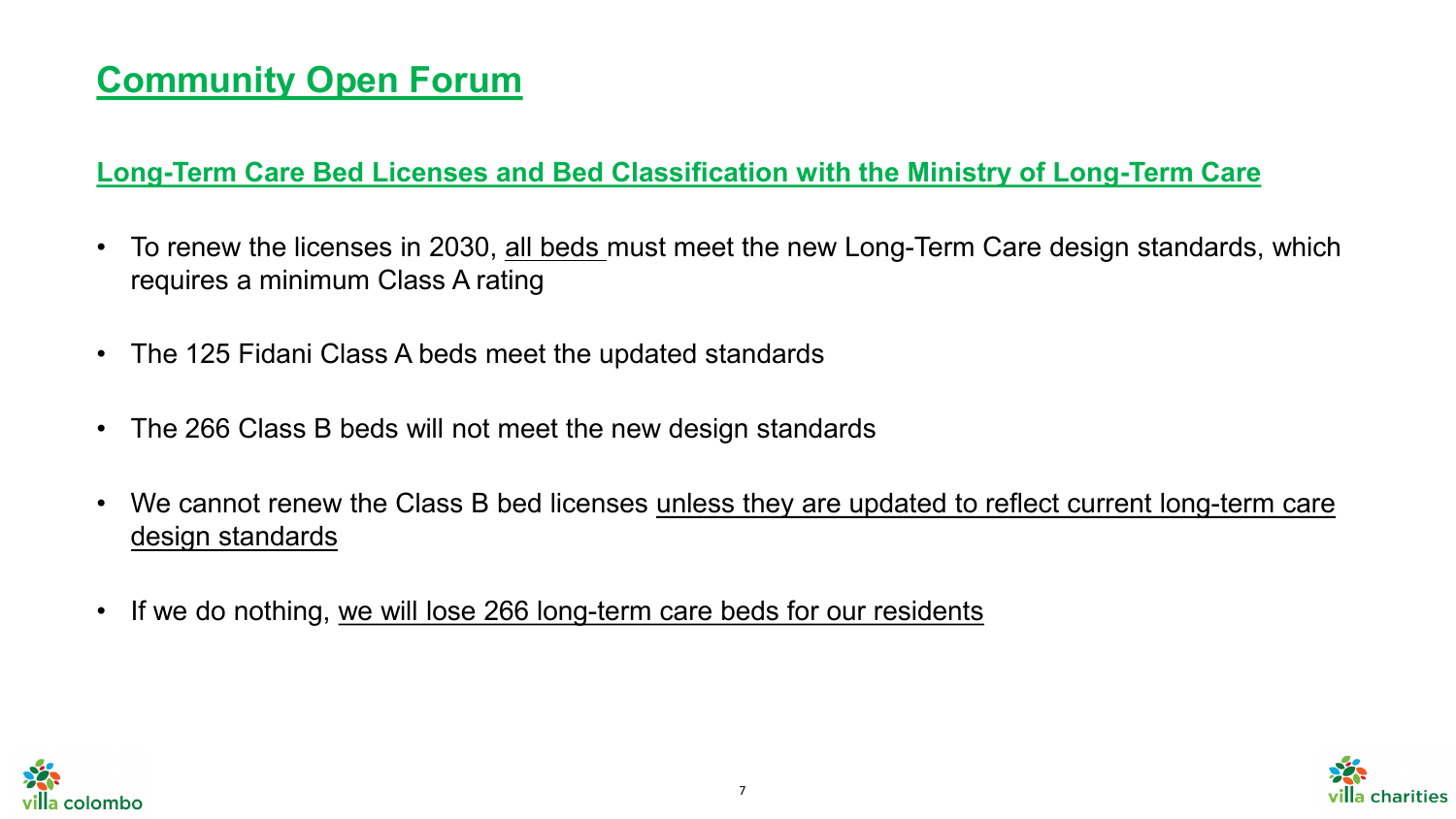#### **Next Steps**

- An application will be submitted by December 31, 2021, to build a new wing adjacent to the existing Villa Colombo building that will replace the 266 Class B beds
	- The application is a placeholder that allows us to meet the December 31<sup>st</sup> deadline and ensure our funding eligibility
	- The application will not determine the final outcome, as time constraints prohibit us from fully exploring other options, such as renovating the existing facility, but that option will also be explored
- As more information becomes available, we will be **transparent** and inform our community throughout the process